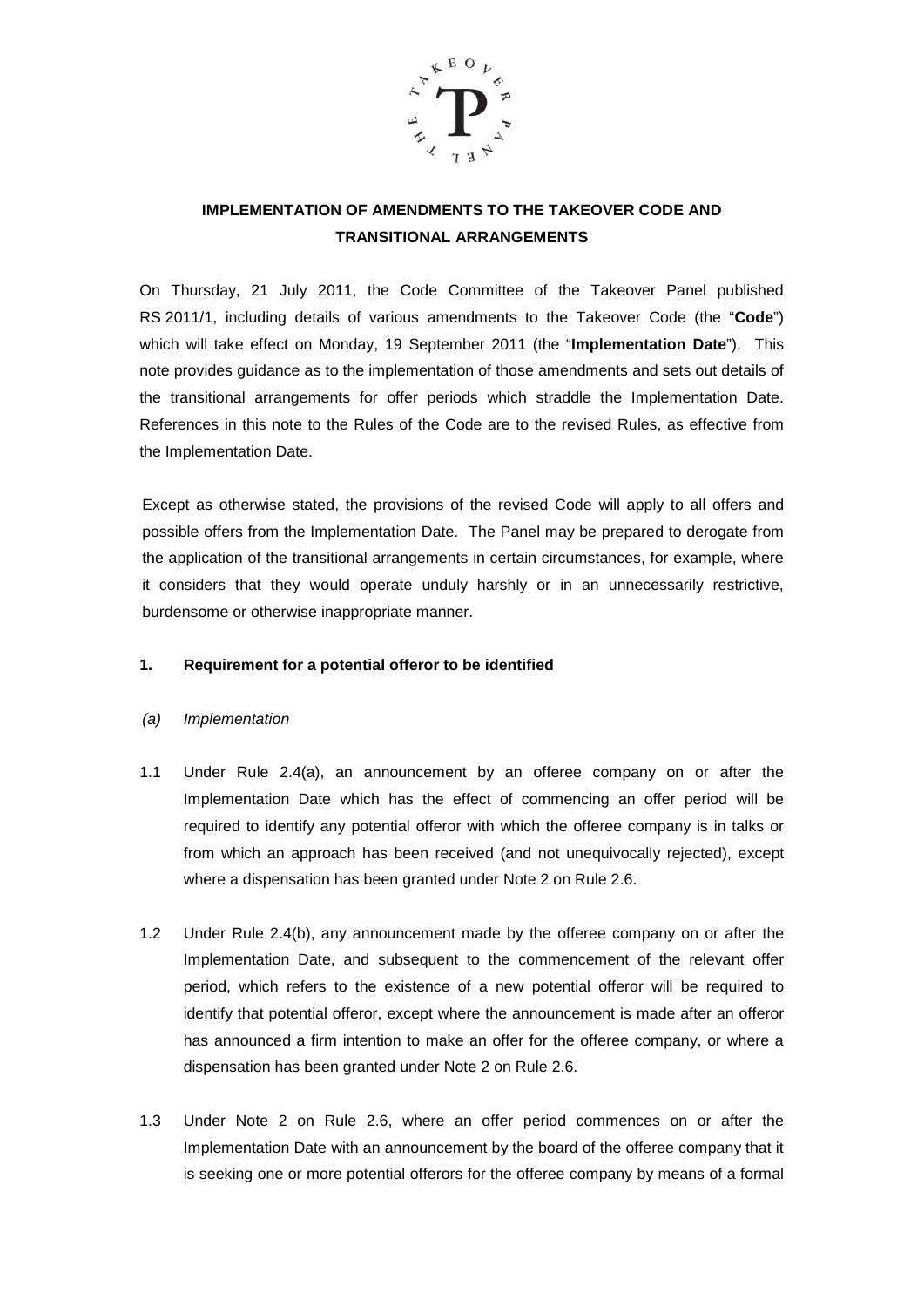sale process, the Panel will normally grant a dispensation from the requirements of Rules 2.4(a) and 2.4(b), subject to the further requirements of Note 2 on Rule 2.6.

#### *(b) Transitional arrangements*

1.4 In order to put all offer periods on a similar footing, where an offeree company is already in an offer period on the Implementation Date, the offeree company will be required, by not later than 5.00 pm on the Implementation Date, to announce the identity of any potential offeror with which it is in talks, or from which it is in receipt of an approach, if, at the commencement of the offer period, it was in talks with, or had received an approach from, that offeror. In addition, the offeree company will be required to identify any potential offeror to whose existence it has referred in any announcement made since the offer period commenced and with which it remains in talks. However, the requirement for the offeree company to identify any potential offeror will not apply where another offeror has announced a firm intention to make an offer for the offeree company prior to the Implementation Date.

## **2. Requirement for a potential offeror to "put up or shut up" or obtain a deadline extension**

- *(a) Implementation*
- 2.1 Under Rule 2.6(a), and subject to Rule 2.6(b), any potential offeror first identified on or after the Implementation Date will be required, by no later than 5.00 pm on the 28th day following the date of the announcement in which it was first identified, or by not later than any extended deadline:
	- (a) to announce a firm intention to make an offer; or
	- (b) to announce that it does not intend to make an offer,

unless the Panel has consented to an extension of the deadline.

2.2 Under Rule 2.6(b), the requirements of Rule 2.6(a) will not apply, or will cease to apply, if another offeror has already announced, or subsequently announces (prior to the relevant deadline), a firm intention to make an offer for the offeree company. In addition, under Note 2 on Rule 2.6, where an offer period commences on or after the Implementation Date with an announcement by the board of the offeree company that it is seeking one or more potential offerors for the offeree company by means of a formal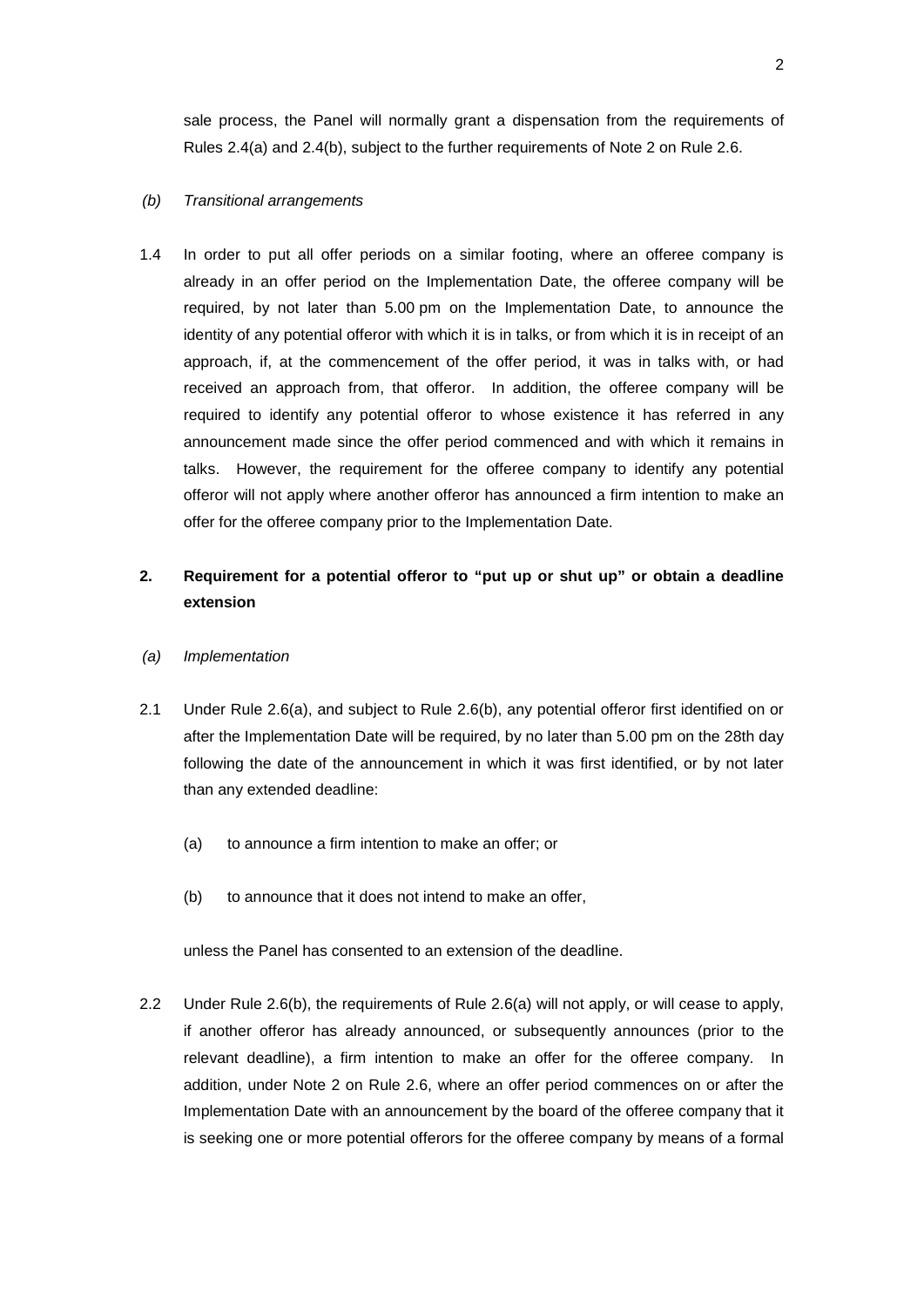sale process, the Panel will normally grant a dispensation from the requirements of Rule 2.6(a), subject to the further requirements of the proposed Note 2 on Rule 2.6.

#### *(b) Transitional arrangements*

- 2.3 In order to put all offer periods on a similar footing, where an offeree company is already in an offer period on the Implementation Date, any potential offeror which has been identified in an announcement on or before the Implementation Date, including any potential offeror identified as a result of the application of the transitional arrangements described in paragraph 1.4 above, will be required, by not later than 5.00 pm on the 28th day following the Implementation Date (i.e. Monday, 17 October 2011):
	- (a) to announce a firm intention to make an offer; or
	- (b) to announce that it does not intend to make an offer,

unless the Panel has consented to an extension of the deadline.

2.4 The requirements of paragraph 2.3 above will not apply where, prior to either the Implementation Date or the expiry of the deadline referred to in paragraph 2.3 above, another offeror has announced a firm intention to make an offer for the offeree company.

#### **3. General prohibition on offer-related arrangements**

The general prohibition under Rule 21.2 on an offeree company, an offeror and any person acting in concert with either of them entering into an inducement fee or other offer-related arrangement, except with the consent of the Panel, will apply with effect from the Implementation Date. Any inducement fee or other offer-related arrangement entered into prior to the Implementation Date will not be subject to the prohibition.

## **4. Schemes of arrangement**

If, on or after the Implementation Date, an offeror announces a firm intention to make an offer to be implemented by means of a scheme of arrangement, the provisions of Appendix 7, as revised, will apply to that scheme of arrangement. If an offeror has announced a firm intention to make an offer to be implemented by means of a scheme of arrangement prior to the Implementation Date, the provisions of Appendix 7 as in force prior to the Implementation Date will continue to apply.